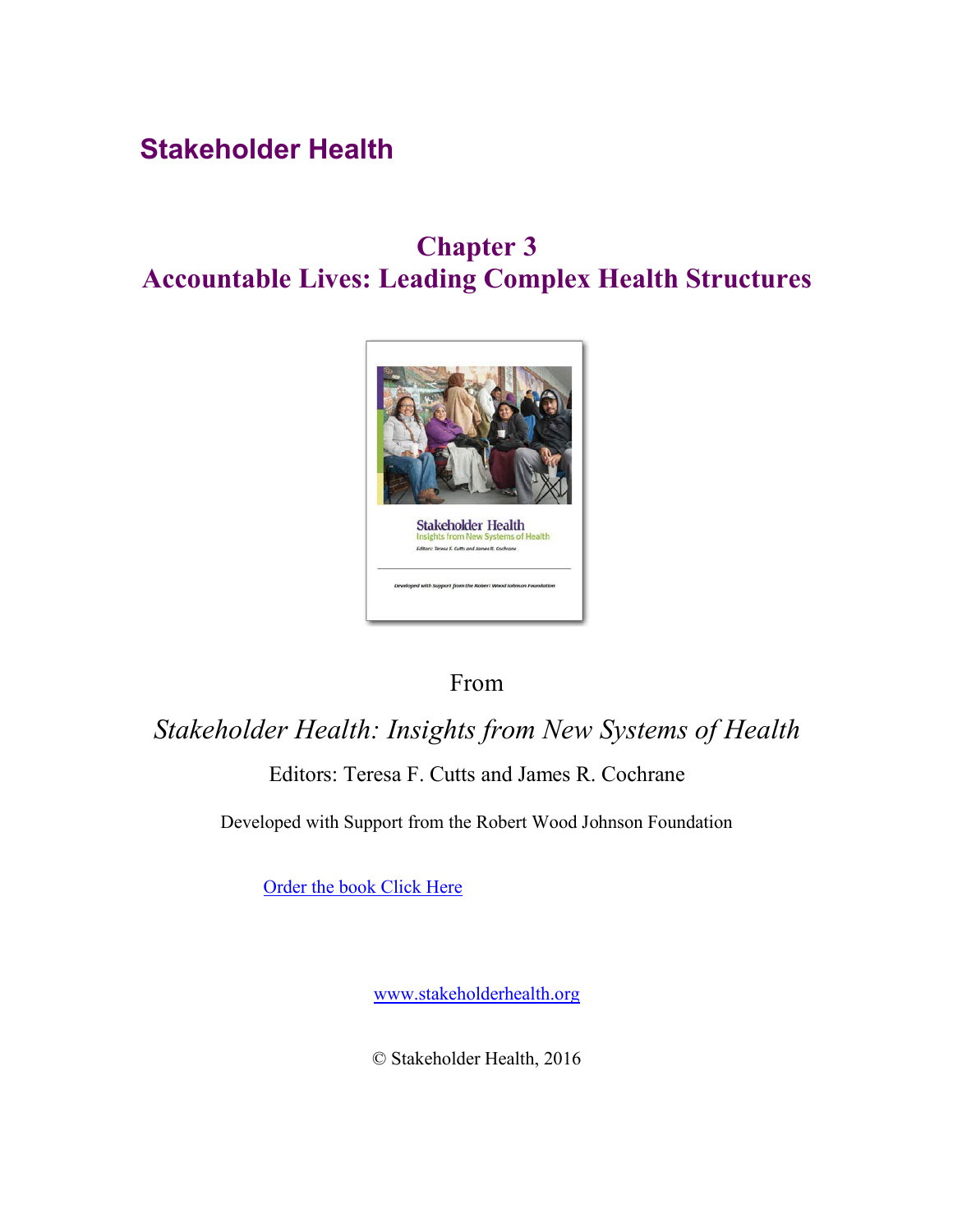# **CHAPTER 3 Accountable Lives: Leading Complex Health Structures**

*Gary Gunderson with Teresa Cutts, Steve Scoggin, Jerry Winslow, Caroline Battles and Thomas Strauss*

The Stakeholder Health (SH) learning community focuses on how we can be deeply accountable for the possibilitieslatent in the communities and systems for which we provide care. Our focus is on the lives of leaders playing their (our) roles in large institutions, adapting to the profoundly changed present climate of opportunities and challenges. For the most part, Stakeholder Health believes the new climate has great advantages for the future of health and health care. To maximize the possibilities before us, we believe leadership must be intentionally adaptive, not resistant.

This chapter sharpens the focus on being accountable for *our lives as leaders*. This does not require a new paradigm that would split accountability into private and public spheres. The unity is found in a focus on the character of leaders and how that is expressed in the fullness of our lives. Questions of personal character resonate with the same triad that marked the original monograph's recommendation for community: a) a move toward social complexity in *our lives*, b) in sustained partnership, and c) using our own assets.

The embrace of complexity and partnership at social scale set off a learning storm that continuesto be manifested in the rest of this collaborative document. This has great implications for our leadership roles within the organizations called health systems, which are as socially complex as the communities we are trying to engage. The priority on partnership also marks a necessary leadership shift as our institutions, like community, are best understood as webs of stakeholders. The third shift, toward a focus on the assets we already possess, is the linking one. Though daunted by the obvious challenges of equity, transparency and trust in such highly structured and hierarchical systems, we know we must find our way with the assets, resources and intelligence to be found among us, our stakeholders and our partners. This is good news, not bad, as it helps us see what is already happening within the health care ecosystem that we can support and strengthen.

The point of the chapter is to frame the work of positional leaders within healthcare organizations in the light of the conceptual framework of Stakeholder Health, understanding the opportunitiesto align partners in healthcare, public health, and community to achieve optimal health for the whole.

A well-lived leader's life follows the vein of possibility like a miner who seeks precious metal or gemstones. Sometimesit's not that hard—the vein is exposed, waiting for someone to notice that we should point the shovel here, not there. And sometimes, when the policy environment changes radically, as if from mining to farming, the path forward may seem more challenging to find. In institutions accustomed to difficult work, it would be quite unusual to hear from leaders: "We can find money in the less dramatic healthcare arts of prevention; we can work in the sunlight of community, and spend less time in the artificial light of the ER, and do so with partners who share our life's desire for healing."

Our institutions were founded before health, healthcare and public health were differentiated fields speaking different languages. In a sense, we are now called back to the more integrated mission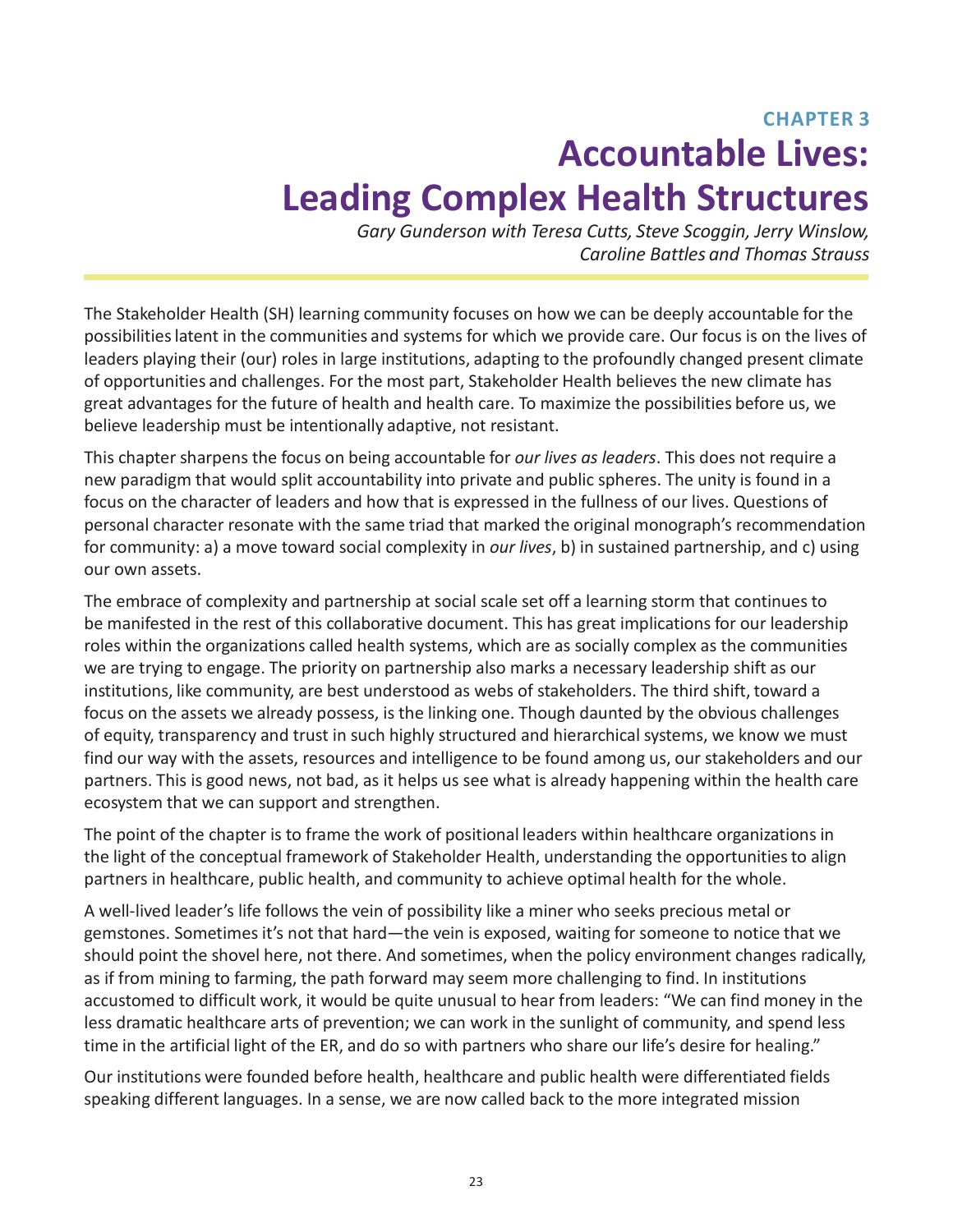for which we were originally founded. The shift in healthcare, as if from mining to farming, has two distinctive implications for executive leadership.

First is the challenge of *managing the shifting power dynamics* among and between existing stakeholders in the full range of systems that make for health in a particular community. The new possibilities and requirements of population health change the balance of opportunity and power among our very highly privileged institutions. Technology, connectivity, science, transparency and logic all unleash potential gains for the whole community, and they may also strengthen the roles of those formerly viewed as "lower" in the hierarchy. Physicians, who are used to being on an unchallenged pinnacle, find themselves on teams with other needed expertise. We will always need and appreciate highly specialized surgeons, for example, but success in an integrated model of health also rests on the intelligence of many more mid-level providers and an entire ecology of community health workers. The new financial value and improved health outcomes will come from integrating the intelligences of the latter into organizations built around the former.

The new balance will be a more profound change than we have yet experienced. The new roles do not simply *assist* the old roles; if successful, they will make it possible to have *fewer* inpatient beds and operating rooms and fewer operators. If it were purely a matter of power, nothing would change. But we are experiencing another climate shift driven by science and technology that will melt our institutions as surely as Greenland is shedding ice.

We—leadership—are often the *most* powerful and privileged people in the institution, so in the process of securing the possibilities of this era we may be experiencing the loss of some of our power. We will still need smart people at the center, but the value of the intelligence nearer the edges grows in every way. The organization with the smartest, leading-edge people is more likely to be most adapted to the community and the financial advantages found there.

Second, these new possibilities, found in the new models of health, have *practical implicationsfor where we as leaders spend our time*—more among the broad range of stakeholders and less at our desks or with "internal" constituencies. We will spend much less time deciding, more in listening, blending, finding common alignment. This includes listening to those who were paid little attention in the past and with those who have been (and in some ways still are) competitors. Less time spent convening in the penthouse suite, more on others' streets.

The work of leadership looks filled with freedom and resources to those on the outside, but healthcare organizations are among the most tightly regulated of all. They are accountable to a welter of federal, state, county and city regulations, and then doubly bound by multiple levels of credentialed guilds. Every guild's professional organization is awash with presentations about transformational change even as they work to continue the patter of old privileges. The lived reality is that much of this compliance to law and guild tethers the organization tightly to past science and policy, while it moves into the future with caution and in anything but an even or predictable manner. Some say the first job of the President of the country is defense; so too, with the senior leadership of a hospital. It is simply not possible for any executive at any level to be non-compliant with any of the law or regulatory strictures or ever to be seen to take any of them lightly, forcing much leadership energy and time on defense. This makes severe and often perverse demands on time and cash that have nothing to do with either medical or management science and the health of the public.

This is not an entirely new reality for health leaders, who have always had to navigate the swift and shifting currents of science, technology and public policy. There are times when those flooding currents cut entirely new channels. We seem to be in one of those times.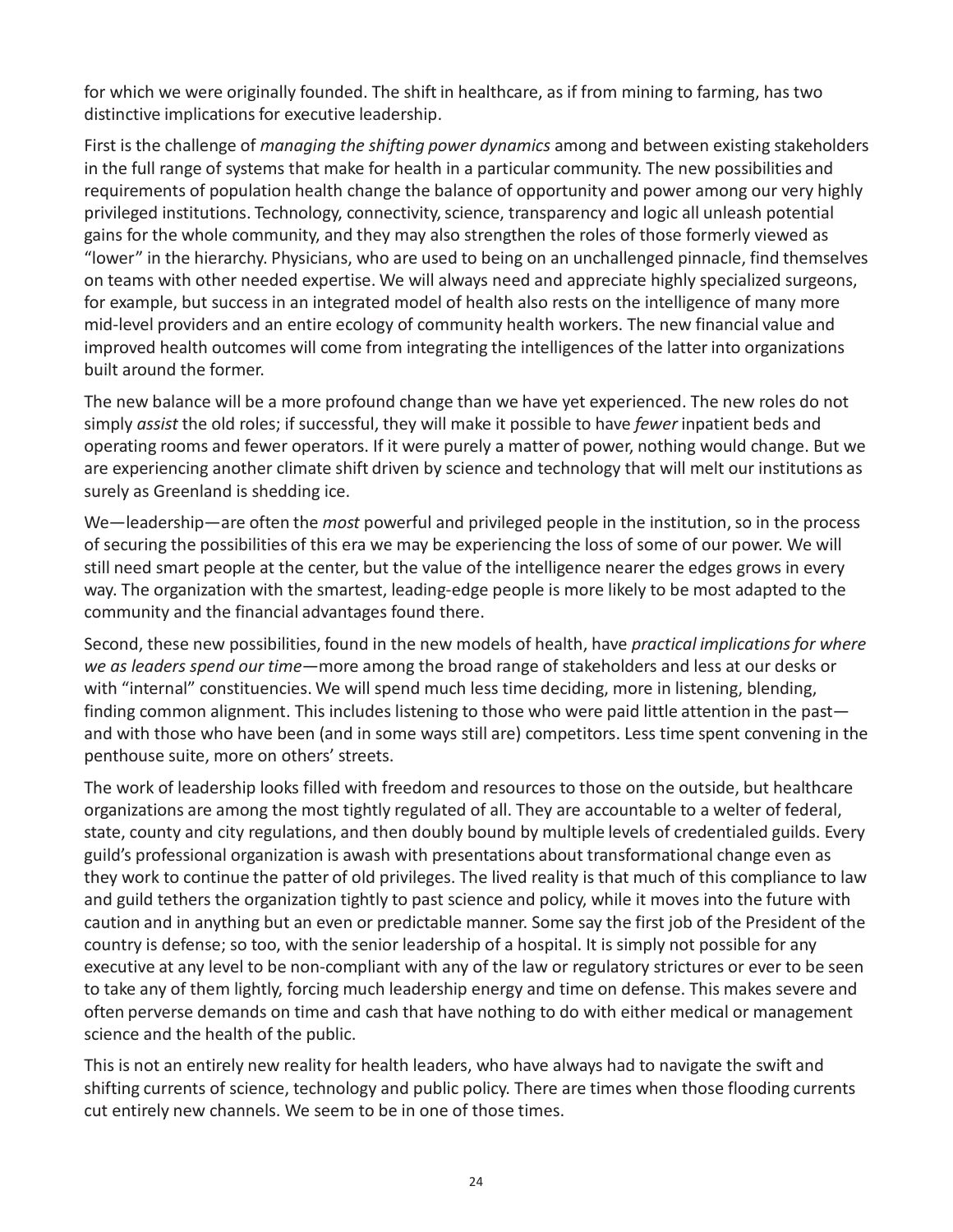As leaders we embody the changes we seek. The associated stresses, tensions, ambiguities, perversities and confusions inherent in leadership live inside our bodies, too. Healthcare leaders are among a highly privileged elite, and they spend the vast majority of their waking hours among other highly privileged people. For some years in Memphis, Methodist Le Bonheur Healthcare ran a small program called "Life of Leaders" which wove into a "Mayo-like" (exemplary executive physical) model of health assessment an array of life assessments built on the Leading Causes of Life (Gunderson with Pray, 2009). The experience was initially aimed at clergy who can go years with hardly ever a chance for a safe, frank dialogue about their *own* life, its changes and challenges. The process was then offered to highly placed executives and it revealed that they also lived vulnerably in the open, being constantly seen as the answer to everyone else's problems and hopes.

Healthcare leaders embody a mediating role. They lead structures relevant to every single human in their service areas whom they will often need at the most profound and vulnerable moments in their life journey. The work of leader is typically wide open to view, even when they are not doing anything official, such as walking across the parking lot or getting a cup of coffee. This embodiment is the heart of their challenge: "the body keeps the score." Even a slight rebalancing of whose company they keep may have huge effects in what they know and what their system sees them as knowing.

Hospitals are often compared (with no small irony) to military organizations, especially in terms of the strict authority of hierarchy and command. Armies, of course, are not what they used to be and have had to learn to adjust quite radically to new forms of adversaries. They, too, have undergone fundamental change in shifting their attention to the social factors that currently also shape health over time instead of focusing primarily on one event at a time. "Winning" now demands an empowered, highly adaptive fighting force guided by intelligence as much about psychodynamics as weaponry. How much more true for a healing force? Retired General Stan McChrystal embodies the changes he experienced as a combat leader, now applying those insights to healthcare and other transforming fields (McChrystal, Collins, Silverman & Fussell, 2015). His team focuses on helping organizations develop qualities of robustness and resilience so as to adapt to emergent challenges and opportunities.

The Stakeholder Health logic similarly opens up challenges and, more importantly, opportunitiesfor leadership, by working to bring into active self-conscious alignment the multiple stakeholder and partners whose vital strengths are the sinews of the strength and vitality of the entire health system itself. Whereas the hospital system alone has tended to be the focus of its leaders, this radical recentering of relationships will, in the future, define the daily walk and work of those who sit in key positions of influence within the highly complex webs of changing relationships among all stakeholders. This will become obvious at the point of care inside the clinical spaces with a shift to teams of mutually empowered professionals not just passively waiting for the direction of the physician. Now the term "clinical space" will include anywhere clinically relevant, and the choices made there, the counsel given, and the activities and interventions undertaken will cross over the whole spectrum affecting health through time. This includes new entrants in the provision of healthcare such as Wal-Mart, CVS, and Rite-Aid. It also includes homeless shelters, places of worship and play, and hairdressers. Financial value is created by lowering the acuity and expense of the care, which totally flips where the money is made from the center to the edge of the system. Few in the hospital world have actually grasped this yet, though there are already outstanding examples, such as Kaiser Permanente's steps toward "total health."

Tectonic tensions are building inside the rigid hospital system we have, between the old world and the inevitable movement toward the new. Changes include those needed in what are often called "corporate support services", including those at the very core—facilities, purchasing, finance, HR and Governance. All of these services now need to be accountable for creating a dynamic web of effects that bring alive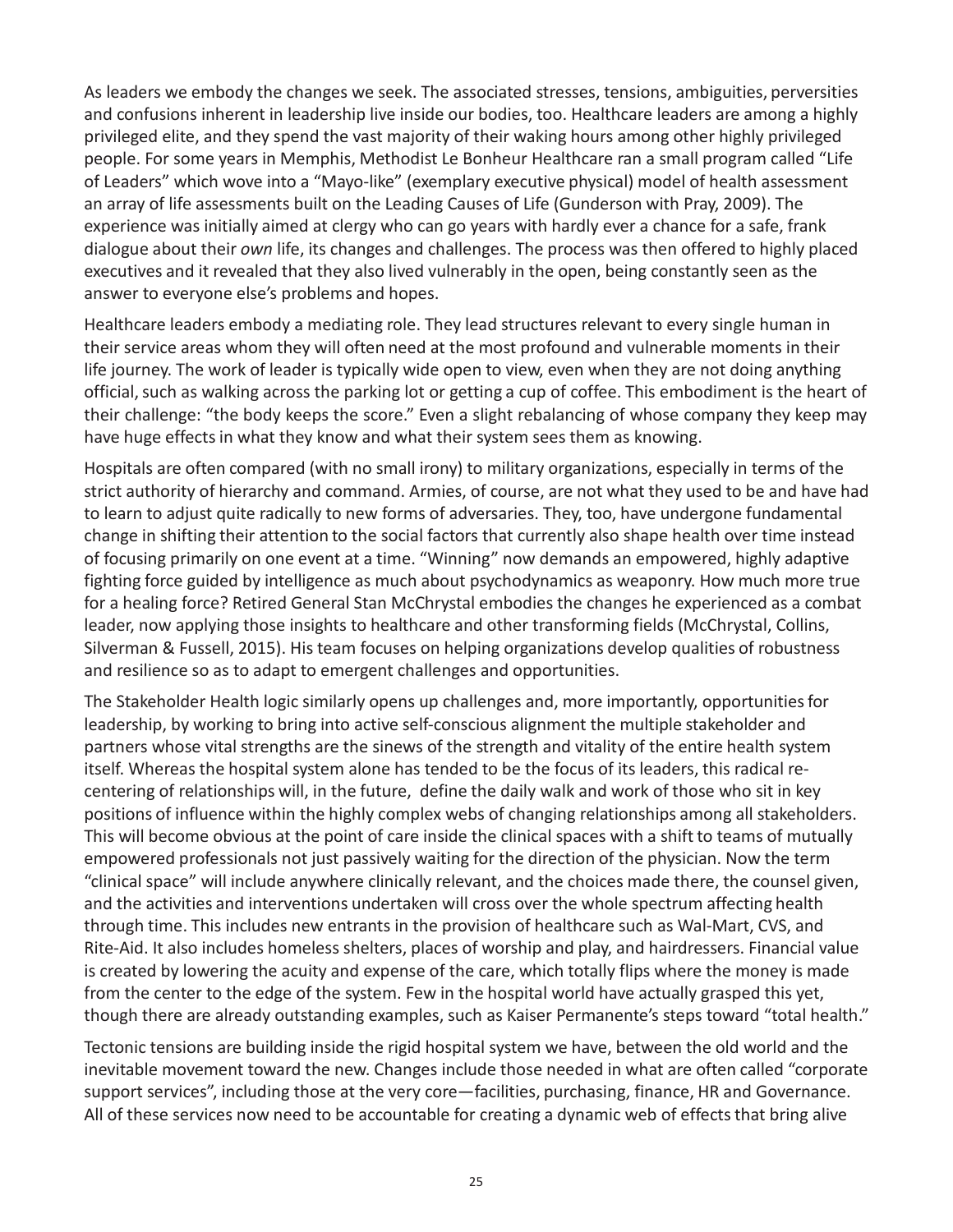the generative relationships within the whole system, with the reasonable expectation that this will positively affect the health of the whole population served. Other chapters in this volume focus on implications for where hospitals put the hundreds of millions of reserve funds they are required to have on hand. Those funds must be considered as multi-relevant assets. Why not place a few percent of them in safe community development partnerships to strengthen the housing trends in the poorest neighborhoods?

Similarly, suppliers, now judged primarily in terms of price, are also crucial variables in the functioning of the whole system: Who we buy from and how their discrete services serve the purposes of a larger system matter. Suppliers, especially of relational and information technology, must be viewed through a more complex lens that sharpens their role in the flow of trust-building information among the partners relevant to aligning our efforts. It is hard enough to list all the factors relevant to the new reality. How is any human supposed to lead it? "Others, besides us, such as corporations like Whole Foods, have already begun to use the principles we promote here (see sidebar below).

#### **LEADERSHIP PRINCIPLES IN ACTION: STAKEHOLDER HEALTH ALIGNMENT WITH NEW CORPORATE MODELS**

The authors of both *Firms of Endearment* (*FoE*; see Sisodia, Wolfe & Sheth 2014) and *Conscious Capitalism* (Mackey & Sisodia, 2014) offer many examples, though specific to the corporate or for profit business world, that highlight the structures noted in this piece on leadership. Below are examples and tenets from these new models that fit the leadership principles that Stakeholder Health proposes be put into action within a healthcare setting.

The first distinctive implications for senior leadership involves managing the changed positional and power dynamics among and between existing stakeholders that make for health in a particular place. The authors of *FoE* cite examples of how they are working more closely with local suppliers of produce, cheeses and locally and humanely grown poultry and meat to offer workforce and economic development locally, decrease the carbon footprint and build local goodwill. This changes the landscape of the environment, business relations and stakeholder relationships, for the betterment of the whole.

Secondly, Stakeholder Health notes that such new relationships shape where leaders spend their time—"inside out": outside the walls of offices and more in the "field" listening, blending, finding common alignment and synergies. John Mackey of Whole Foods (Mackey and Sisodia, 2014) shares the story of getting his leaders and employees outside of the confines of the workplace by having them visit places where their products are created and micro-grants have offered local opportunities. He admits that it is hard to put a standard ROI on the impact of these sabbaticals, but all see that for his employees the visits have expanded their work and world, with phenomenal impact on philanthropy, worker productivity, and worker retention.

Likewise, the authors of *Conscious Capitalism* (Mackey & Sisodia, 2014) resonate with the idea that leaders embody the changes they seek, often take a mediating role, and live in the fishbowl of transparency. This openness can be a potential double-edged sword. To be a leader in these times is to have all of your past and potential dirty laundry scrutinized by all, often in inappropriate ways and contexts. John Mackey shares the pain he experienced when being investigated for potential fraud for posts he had made innocently prior to a proposed merger with Wild Oats, as well as the public vilification of his character and motives. On the positive side, leaders can model exactly what they are trying to embody in their institution. John Mackey's letter to his various stakeholders, taking \$1 a year for pay from 1997 onward, is a positive example of how "walking the walk and talking the talk" can be powerful.

Our leadership views the need for adaptive, creative, conscious leadership, adjusting to ever-shifting times and work. Our military metaphor, often noted to be too aggressive, nonetheless points to what is needed to transverse the ever changing landscape of payment changes in healthcare and economic downturns in businesses.

The flip of funding flow in our proactive mercy model is also illustrated by this model from Whole Foods (see sidebar) of how so many diverse stakeholders are funded and/or supported or negotiated within the integrated whole, with fairness and equity.

Interestingly, this "flow" also mirrors our advocacy of leadership that works from Inside Out (focusing first on those outside of our hospital walls), Right Side Up (flipping the power dynamics and lifting those stakeholders usually at the bottom of the power pyramid up to the tip), and Out of Control (relishing and adapting to the surprises and changes that will inevitably occur in the market in terms of revenue cycles, particularly "down" quarters in those cycles).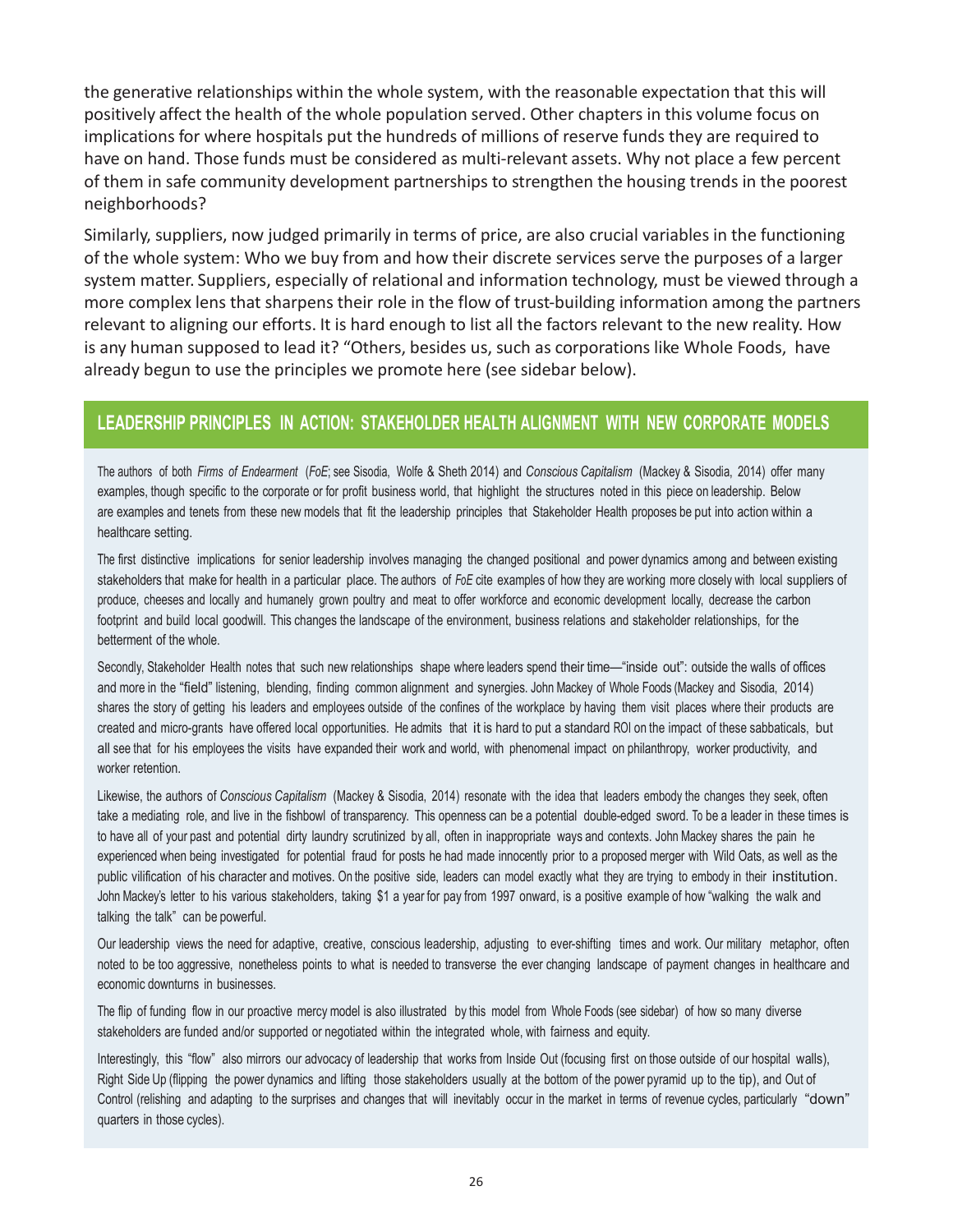### **Whole Foods Stakeholder Model**



A leaders' role in facilitating the change within our organizationsis the mirror of the SH approach to long-term transformation of communities (Health System Learning Group monograph, 2013). The same trilogy of tactical competencies comes to the front:

- a. *Move toward social complexity*, in this case, the complex lives, broadly defined, of all the stakeholders. And move toward that complexity as we find it in the places, networks, roles and power relationships in which we find ourselves.
- b. *Move in partnerships* nurtured for the scale and duration of the problem—and opportunity (as far as we can imagine into the future).
- c. *Invest resources proactively*. The money we need is the money we are already spending on less generative purposes. Be a first mover with the fuel found amid the partnerships already in place.

Stakeholder Health leaders realize their own institutions are so utterly part of the community that the line between inside and outside is dissolving. The business of the hospital is no longer accomplished within its own walls by its employees performing discrete interventions for patients. The wall between within and without disappears as the success of the healing relationship depends on a more complex set of actors spread over a sustained period of time.

One of the things that goes away is the sharp distinction in the roles of the complex lives of the stakeholders. Employees are patients and are at the same time members and often leaders of key partner institutions, influential in the informal and formal networks that encompass the life of the community and members of insurance pools, patrons of stores. Their families spread even farther into the interstices of community, as do those who work for our suppliers. It is easier to remain apart, ignorant of this complexity; easier to think in terms of this and that, inside and outside, us and them. Thinking and acting that way isolates the leaders of what is often the largest institutional identity in the social system—the hospital—in a bubble of our own making without lessening the lived interpenetration of all the facets of the lives of those in the system.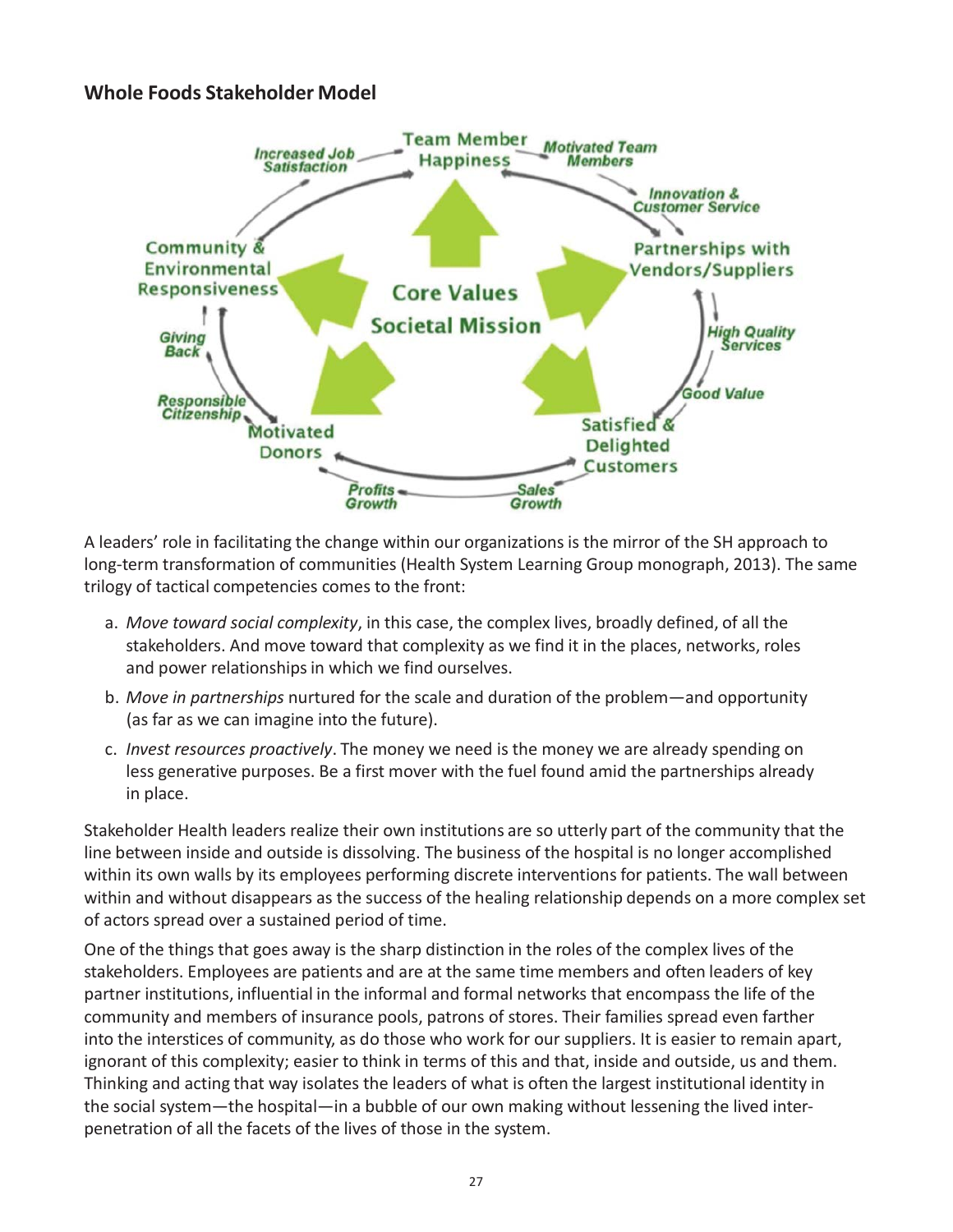The institution being led is not apart from the community system in which it functions, findsits life and seeks to fulfill its purpose. This creates anxiety for those who need predictability and control. Yet it is also good news for those able to turn toward the complexity and enter new forms of collaboration with purpose and mission.

Many of the hopeful innovations shared elsewhere in this document are driven by encouraging and releasing the power of the capacities of people in the system who would have previously been contained within a limited prescriptive service role. The icon of this at Wake Forest is the highly effective witness of the Supporters of Health, released from their former role as housekeepers to play a creative role in our toughest communities. In fact, almost every role in the hospital is filled by someone with capacity beyond their conventional job description. High-end doctors can volunteer out of their faith identity. Security officers have been trained as counselors for enhanced roles as *first mental health* responders. People all over the system can be released to play community leadership roles on boards of all kinds of health-relevant organizations. Nurses can be trained as spiritual caregivers. Chaplains can be integrated into transitional care teams in nursing homes, and visiting pastors can be raised up as community healers.

Such cross-functional empowerment opportunities are endless and powerful if aligned with a common vision of cooperation to create a healthier community. This is a goal that resonates with the healthcare systems we help to lead because it fits their avowed missions while also contributing to their financial viability. The opportunity lies in the complex lives of the stakeholders because that complexity is what makes it possible to connect with integrity beyond the simple role definitionsthat have kept us isolated in our conventional silos. The leadership challenge involved in managing complex roles is no simpler or harder than the challenges handled successfully in earlier times. It is worth the trouble to find those hidden skills and capacities. In a time of shrinking reimbursements and reversed incentives, we must look within ourselves to find what we need. Our counsel is that there is plenty, once we look.

Our challenge as leaders is that complexity cannot be managed as if it were "over there," pertaining to someone or something other than our own lives, our own prerogatives, our own institutions. The complex system of community is not apart from the complex system of our own organization. There is a highly permeable boundary between what is really one system. Our employees, patients, suppliers, Boards and every other person involved cross back and forth constantly.

As leaders we too often think apart from the whole. This has practical implications for the daily work of management. We may understand this via three shiftsin the relationship among the patients, families and communities—and the employees, staff and medics who share those roles from time to time. Each of the shifts changes what the leader pays attention to themselves and to what the leader asks their organization to attend.

#### **INSIDE OUT**

The first shift is *inside out*—the original exemplar being the 604 partners of the Congregational Health Network of Memphis. The leadership move is to make one's *self* and then one's *organization*  connectable with the agents of health that surround the hospital as the ocean surrounds a whale. A community filled with consumers of services is now filled with agents of health who are working in partnership with an array of people, coalitions and organizations that provide services woven in community and by community.

The population in this view is not an entity to be managed, but the thing doing the managing. Those "outside" are not passive consumers. They are agents of their own health through a rich ecology of roles, networks and relationships. The leader of the hospital can make those visible and hold every "internal"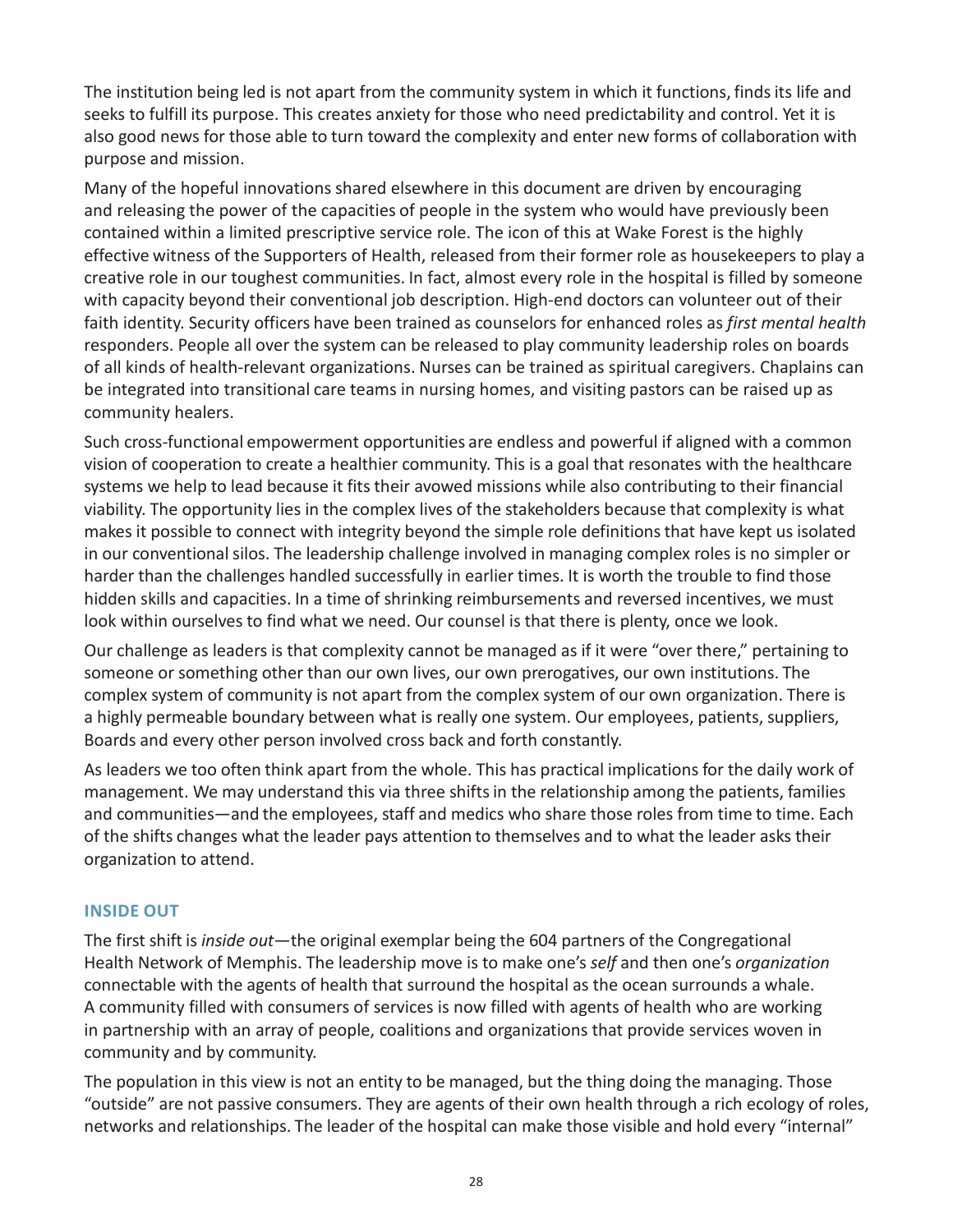system accountable for its connective capacity to the assets "outside." What makes this less daunting than it seems is that all those inside live even more of their lives outside. Once they are freed to speak out of both sites of intelligence, it turns out there is an enormous reservoir of experience and practical knowledge about where and how to connect, and about which hospital policies impede or prohibit the weaving.

Some of these are almost too obvious to see. For example, Wake Forest has long provided free parking to visiting clergy who only had to register to get a badge that worked the exit gate. It was a positive shock when looking for a way to engage the hundreds of community faith groups to realize that more than 1,600 pastors were already registered! How can we strengthen the role they are already in with the patients? Complexity like this is not a problem but a profound opportunity. At Wake Forest another 14,000 people called employees play complex and powerful roles of many kinds in their families (often patients) and communities(where these patients live) that could be systematically honored and strengthened. A leader can set off a cascade of opportunities by making it okay to connect.

In a time of fear, we are all being asked "if you see something, say something." How much more should we be doing this about positive things that could affect the lives of our institutions, communities and, of course, patients? That will not be possible in any organization until its leaders shift what "accountability" means to balance compliance with the old defensive rules with the new behaviors of connectivity so vital to success in complex human populations.

#### **RIGHT-SIDE UP**

The second shift of mind is more challenging, but follows from the first. It is the flip toward paying attention to the "bottom" of organizations, the reverse of the old ways. This right-side up attentiveness focuses on creating space and roles for the power and intelligence of those who populate the base of the organization. This is not choosing the new against the old, the janitor against the surgeon, but rather, a blending of all the intelligences available in service of a common goal of health at population scale. Organizations have long carefully tended to the needs and preferences of those of us who live at their "top," but leaders need to pay a balancing dose of attention to those whose roles have been undervalued and strengths left unattended. We need to turn our time and attention upside down in order to get right-side up.

Because leaders lead by modeling what is most important to them, this raises high the need for modeling humility, which may seem like weakness to some but is in fact an essential art and a vital key to the adaptive learning that the future calls for. Good leaders never miss an opportunity to tell about how a successful innovative practice began with the humble recognition of a learning moment. Leaders who once were proud mostly of their *teaching* institutions, now must model the value of a *teachable*  institution.

Other chapters lay out an array of tools and techniques, especially those mapping assets, for paying attention to voices and lives in difficult parts of the community. It is somewhat easier, yet more awkward, to bring that kind of curiosity to one's own colleagues and fellow employees. We do not know of any health system that has systematically mapped the webs of influence of its employees in the community they are trying to "serve" (which is the same one the vast majority of the employees live in). Like community assets mapping, the search would be rewarded by an inconvenience of opportunity. The most significant attention should be focused where historically the lowest interest has been shown among the lowest wage roles. Many of those individuals spend considerable time with patients and thus have a great deal of relevant clinical intelligence. They often have laser clarity about institutional life too and an often-bitter grasp of the relationship between the non-profit corporation and the vulnerable neighborhoods in which they—and many patients—pass their lives.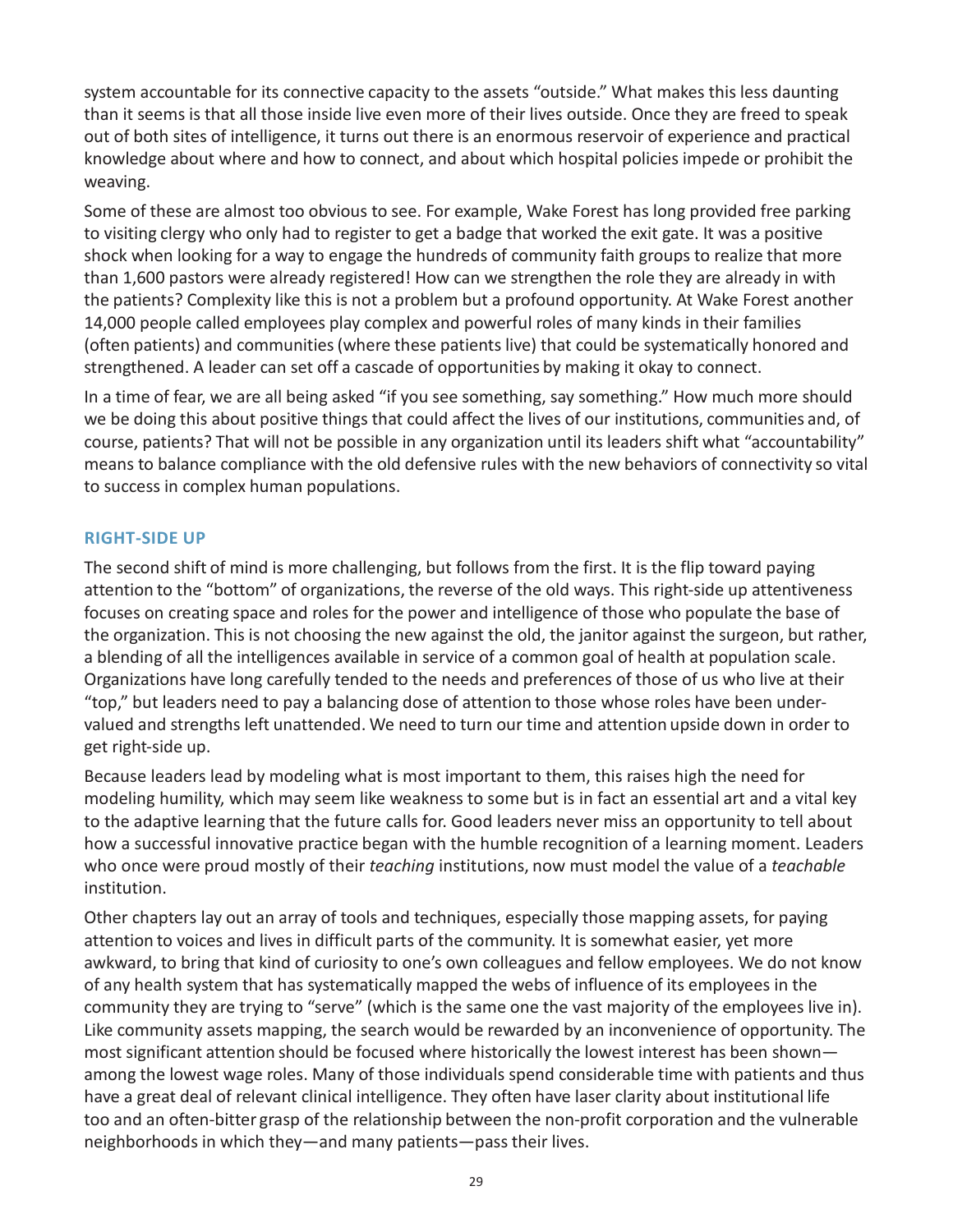Stakeholder Health believes that population health schemes will work where our current patient care techniques work. But for those estranged from, stigmatized by or fearful of the present patterns of care and exclusion, population health will fail. We can wait to pay heavily in finance and retrospective data analytics for that failure to happen. Or we could read our communities with new eyes by asking upsidedown questions to read the future right-side up.

This right-side-up-ness is not cheap, for it requires the leader to invest in trust with their time and through their behavior. One can't ask and then not act. The lowest wage workers have been recipients of leaders' previous priorities since their first day of work. They've been watching and noticing what matters and may well be wary of giving their trust too quickly to the sound of a new day. Current leaders—or the smarter ones who will replace us—need the intelligence of the whole organization about the places where the biggest opportunities and threats of community scale live. *(See again the sidebar above on Leadership Principles in Action: Alignment with New Corporate Models)*.

#### *Stephen Covey, in his* Learning at the Speed of Trust *manual (2009, pg. 1) notes that:*

*"The ability to establish, extend, and restore trust with all stakeholders-customers, business partners, investors and co-workers-is the key leadership competency of the new global economy."*

#### **WEBS OF TRUST**

The last shift—toward webs of trust—is even more far-reaching for those of us leaders taught to equate high reliability with high compliance. The new equation is that high reliability equals high adaptive capacity multiplied by speed of trust divided by high compliance.

### **HIGH RELIABILITY = HIGH ADAPTIVE CAPACITY X SPEED OF TRUST HIGH COMPLIANCE**

Compliance with established best practices, laws and customs is like an anchor that is essential in organizations dealing daily with thousands of variations and wild things that happen to humans along our path in life. But, in practice, compliance functionsto hold us from a premature embrace of the *next* best practice. Ask the poor and they will tell you that deviation from best practice is not random; the short cuts are biased against them and anyone else who presents an inconvenient difference. Compliance is meant to protect the most vulnerable. But it does not favor the possibilities *beyond* the current best practice. The current "best" has fostered systems compliant with the social and economic patterns of privilege that have created very predictable patterns of risk, disease and injury far below what either science or faith deem the minimum acceptable. The current best is not even decent, much less optimal. In this time of change, it is critical that healthcare leaders hold the line protecting patients while pushing that line farther toward mercy and justice, which science, and now policy, make possible.

Trust can accelerate strategy and execution while distrust can and does decelerate those processes. Trust works like waves that create a ripple effect beginning with self trust extending to interpersonal trust that can lead to organizational and community trust (Covey, 2009). Notice that this is an inside-out process that begins with the leader's personal credibility and his or her capacity to extend trust to others. "Trust Taxes" are those decisions and behaviors in an organization that undermine trust (HR decisions, excessive risk-management, etc.) whereas "Trust Dividends" (restoring retirement matches, empowering employees to make decisions, etc.) are those deposits that accelerate momentum in an organization and community. This is a keystone behavior and habit that is bedrock to strategy and execution.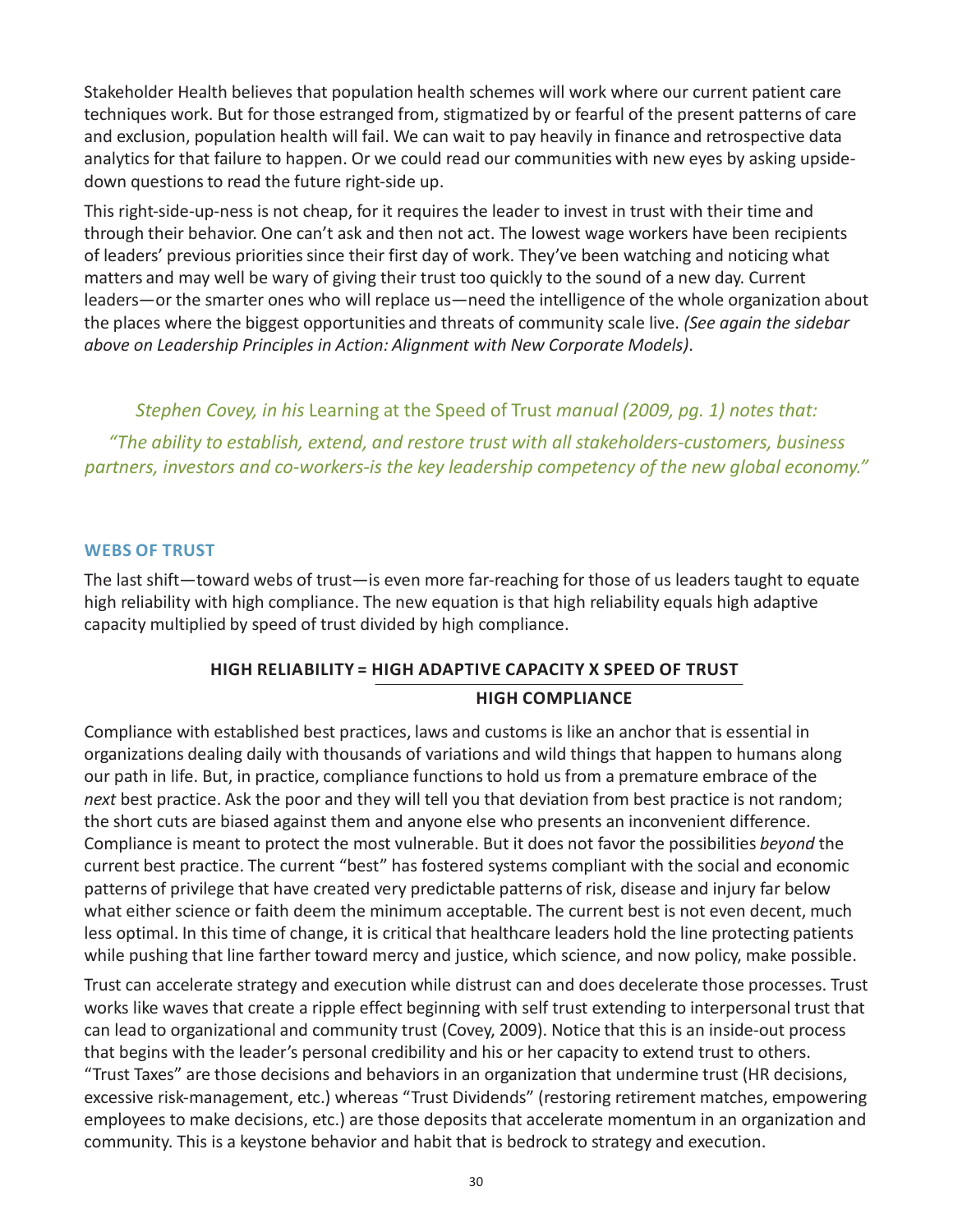Trust is better and more efficient than mere control. The challenge is that the webs of relationship relevant to the processes involving the health of entire populations are extensive and novel. In the state of New York, for example, the current process of "reinventing Medicaid" involves changing the relationship among current competing hospitals, which is hard enough given the billions of dollars at stake. Far more challenging is figuring out how to value and integrate hundreds of community based organizationsthat have critical roles in the social factors now recognized as crucial in shaping longer term outcomes for patients. All of those organizations have long related to the same people and operated in the same neighborhoods, but never in a model of shared risks, gains and outcomes. An old-fashioned system of highly controlled, rules-based compliance cannot possibly meet these challenges.

But how is it possible even to imagine a web of trusted relationships at such scale? The health of the community will not be achieved by including all the neighborhoods in the dominion, control and compliance of the hospital. Hospital leaders will not be the princesses or princes of their dominion managing their populations like the landed aristocracy managed passive feudal era peasants in order to satisfy the reimbursement logic. Hospitals and our leaders need to move across the moat, but with the best intentions of serving, not for purposes of control.

Thus, the third twisting of mindset is for leaders to move their organization towards understanding that it is literally out of (not in) control. As soon as we became liable for long term health dynamics of the large fraction of the humans living around us, we became subject to shared power with many others who control crucial nodes in the social networks affecting the choices of the people about their health and timing of treatment. We are not in control; but then neither is anyone else, so we should not be afraid. We remain the largest component of most community systems, capable of significant influence on those systems—as long as we don't try to control or "manage" them.

In our time of radical transparency, choice and connectivity, control is fractured and dispersed widely throughout the system. The advantage goes to those capable of embracing that complexity in their own institution and in the context of the larger community, by embracing large scale partnerships and by investing resources in long term goals that will help the whole system find its life.

## **Conclusion**

All of these implications are equally true whether the institutional leader is focused on profit for shareholders, on taxpayers, or on a non-profit mission governed by a volunteer Board. It should be obvious, however, that mission-driven organizations have a powerful advantage in embracing the three leadership fundamentals presented here. We have—or should have—fewer distracting prioritiesthat would make partnership with health-relevant organizationsinherently difficult. And we have—or could have—internal alignment about the priorities of our own resources that would make the reallocation more logical (if not easier). We at least know why we are here and are glad that reason aligns nicely with what our most powerful stakeholders want (better health at larger scale at less cost).

The daily work of leadership in large institutions is about paying attention and signaling to the organization what is most important. Not just to one's direct reports, but to everyone who can see them, who notices what the leader is noticing and where they put their time, body and energy. Leaders of course cannot cease caring about the legal, regulatory and compliance issues that lend structure to quality and decency in healthcare. They are not free to make a margin that fails to pass industry standard audits. And they cannot remain within the old as if the new is not already breaking in.

How does one live between the old and the new? Technically, the leader helps the organization know how to recognize the things that will matter most on the journey forward and bring them into view alongside the metrics and methods that matterthe most now. This makes for a more complex and